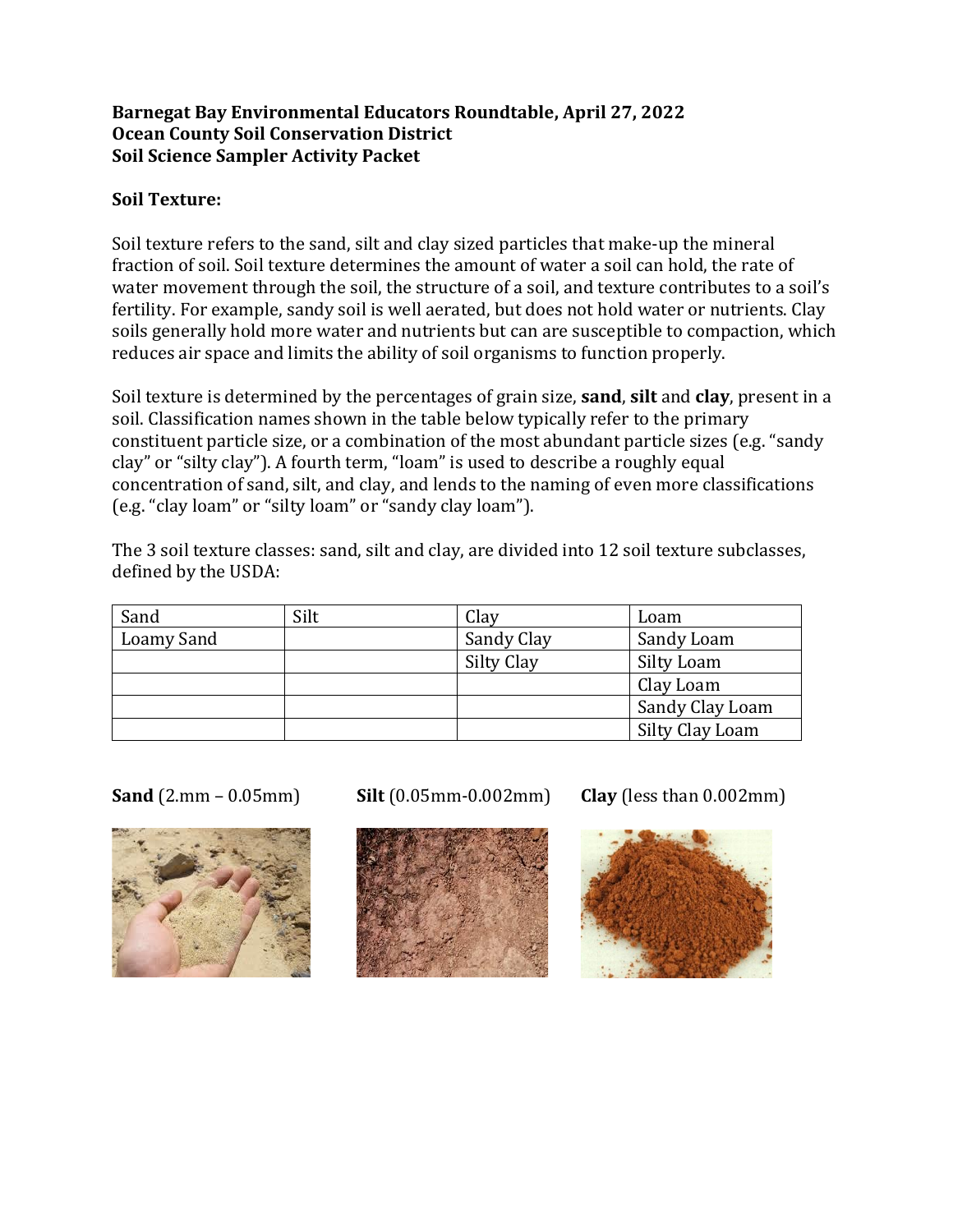### **Soil Texture Triangle:**

Determining soil texture of a soil sample is often aided with the use of a **soil texture triangle** (a ternary diagram is a 3-sided diagram, or a diagram with 3 axes, or a diagram with 3 parts) containing the following percentages of sand, silt and clay.



• Soil Triangle Practice (video 11:23) <https://www.youtube.com/watch?v=JQhEihSVX2A>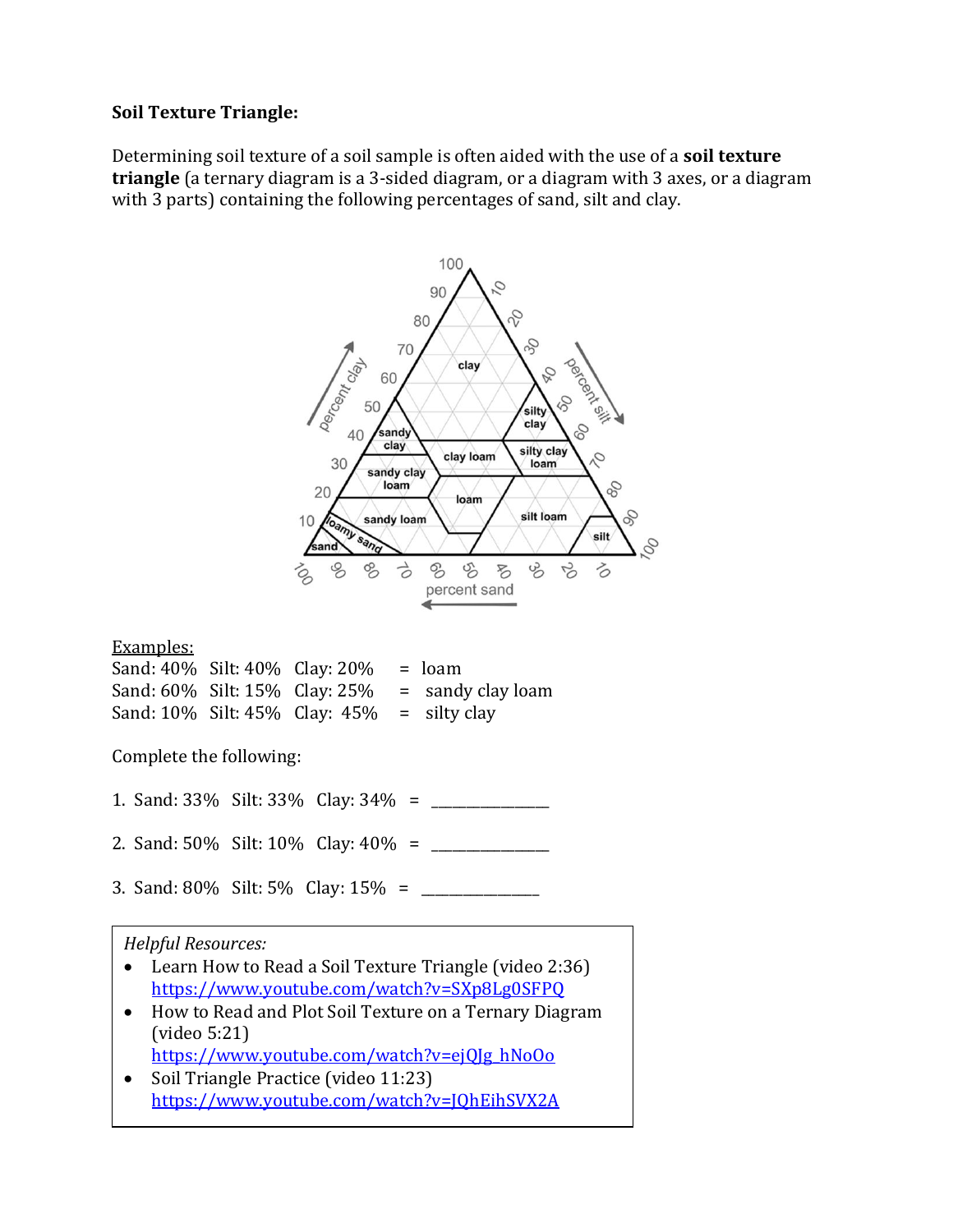# **Activity #1: Ribbon Test:**

You can estimate the texture of your soil by "feel", by rubbing soil together between your finger and thumb. **Sand** has a loose, grainy feel and does not stick together. Individual sand grains can be seen with the naked eye. **Loams** are soft and will break into small pieces that stick together. When loamy soil is wet, it's difficult to feel the sand grains. **Clays** exhibit a "plastic" behavior and can be molded when wet. When dry, clays become brittle and may crack. Perform the "Ribbon Test" to determine the texture of a soil sample by "feel".

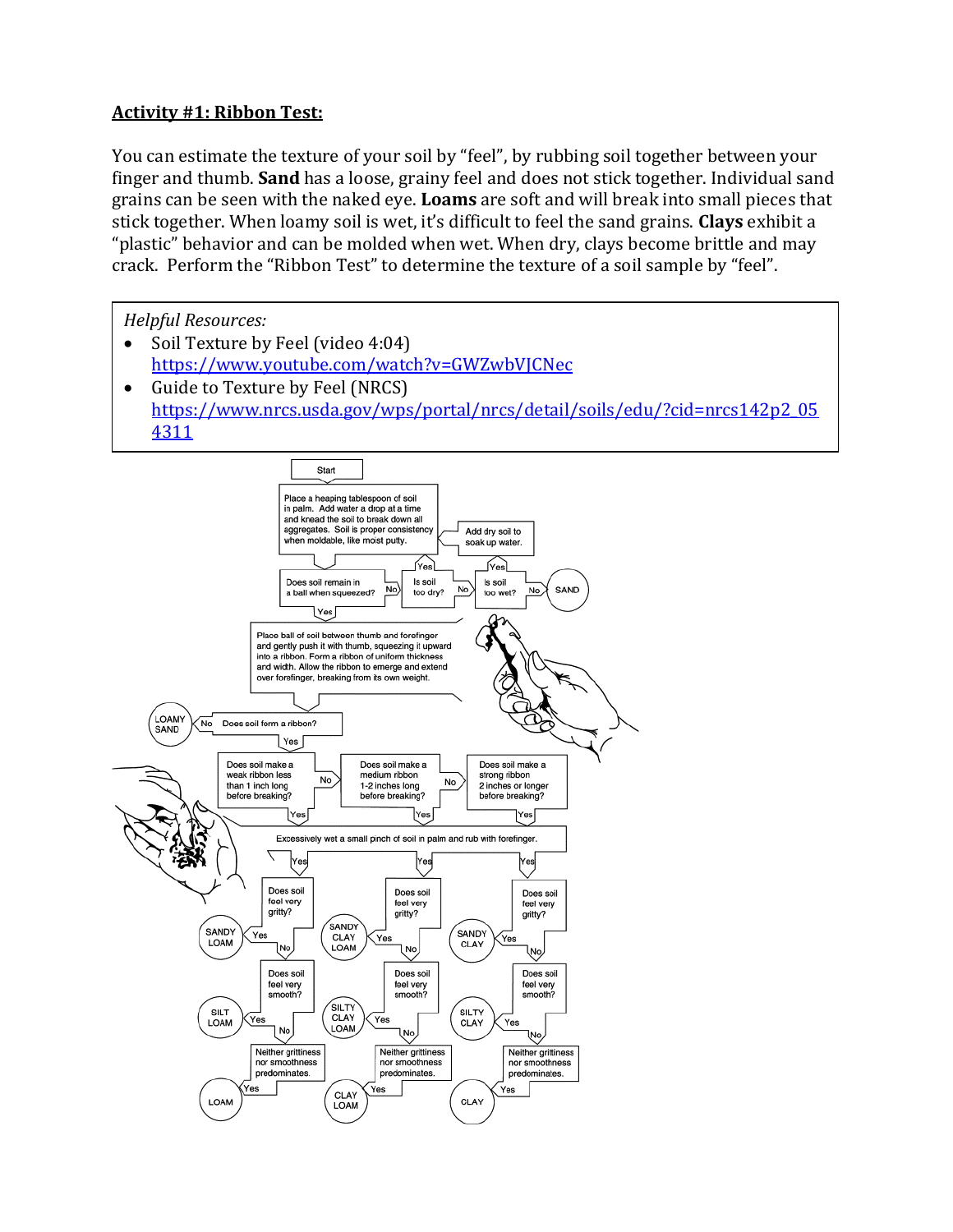### **Activity #2: Jar Test**

A "Jar Test" can provide an estimation of percentage of sand, silt and clay that are contained within a soil sample. Follow directions below and complete your measurements.



Fill a jar about  $\frac{1}{4}$  to  $\frac{1}{2}$  full with a soil sample. Fill the jar about  $\frac{3}{4}$  full with water. Screw the lid on **tightly**, and shake. Let the sample jar sit for 24-48 hours to allow the particles to settle. The sand will settle first because the large sand particles do not hold a charge and do not react chemically with water. The silt particles stay suspended for 1-2 hours. The clay particles are very small and will stay suspended for up to 48 hours.

Once your soil sample settles, use a ruler to measure the layers in millimeters and convert the measurement to a percentage. Here is an example to show you how:



In the above example, the sum of the 3 percentage values equals 100%. Use the soil texture triangle to determine the classification of the soil samples used in the Jar Test. Round to the nearest whole number.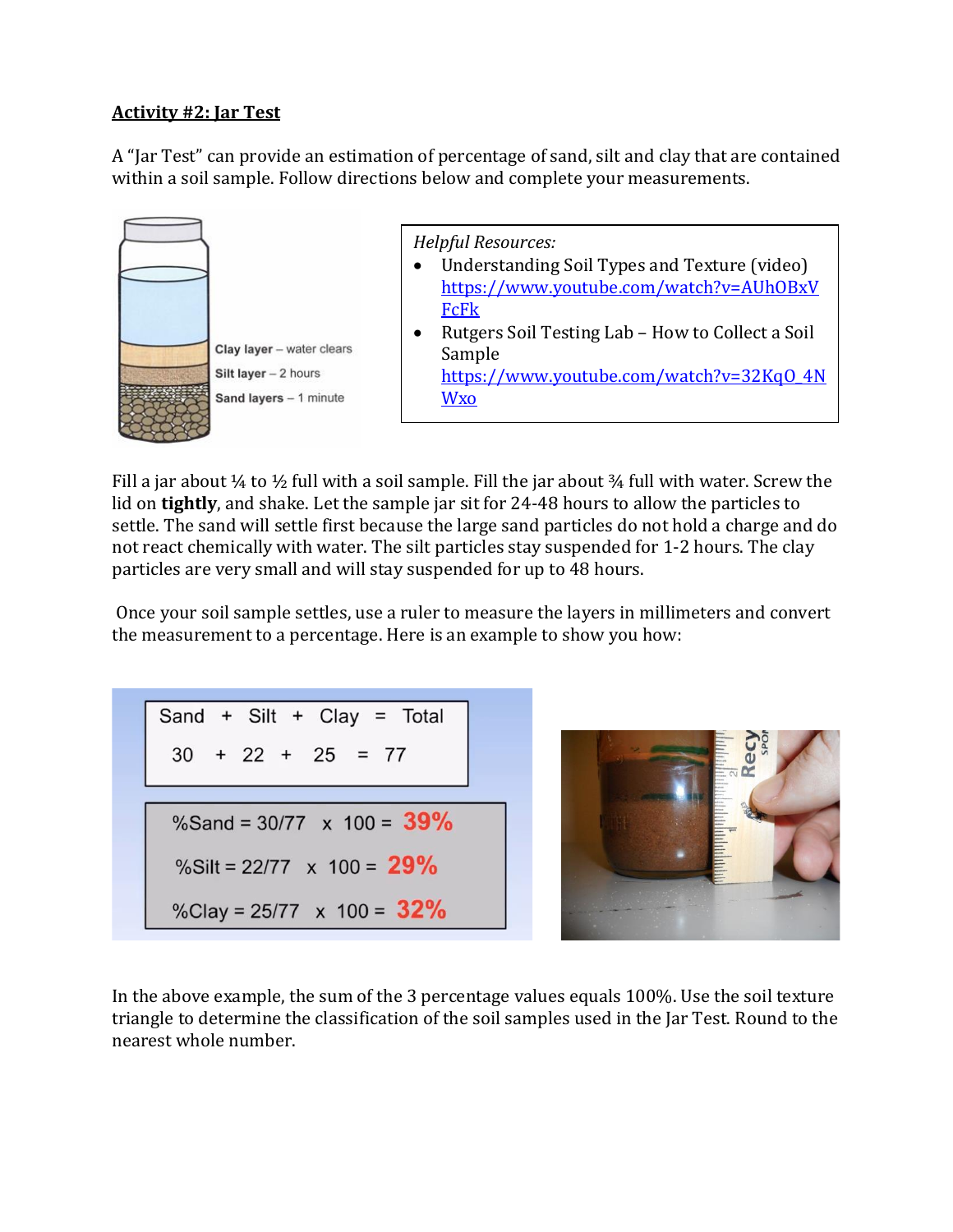### **Example:**

#### **Jar Test measurements:**

 $Sand + Silt + Class = Total$ 21 mm + 10 mm + 2mm = 33mm

### **Convert to Percentage:**

 $%$ Sand = 21/33 x 100 = 64 $%$  $\%$ Silt = 10/33 x 100 = 30%  $\%$ Clay = 2/33 x 100 = 6%

(Percentages should  $= 100\%$ )

### **Soil texture class:**

Use the soil texture triangle to determine what texture results in 64% sand, 30% silt and 6% clay. Answer: sandy loam

### **You Try!**

Now, choose 3 jars and complete the measurements and calculations, then determine the soil classification based on your percentages.

1. **Jar #** \_\_\_\_\_\_\_\_\_\_\_\_\_\_\_\_\_\_\_

**Jar Test measurements:**   $Sand + Silt + Clay = Total$ 

\_\_\_\_\_\_ + \_\_\_\_\_\_ + \_\_\_\_\_ = \_\_\_\_\_\_\_

**Convert to Percentage:**  $%$ Sand =

 $%Silt =$ 

 $%$ Clay =

(Percentages should = 100%)

**Soil texture class:** \_\_\_\_\_\_\_\_\_\_\_\_\_\_\_\_\_\_\_\_\_\_\_\_\_\_\_\_\_\_\_\_\_\_\_\_\_\_

2. **Jar**  $#$ 

**Jar Test measurements:**  Sand + Silt + Clay = Total

 $\frac{1}{1-\frac{1}{2}}$  +  $\frac{1}{1-\frac{1}{2}}$  +  $\frac{1}{1-\frac{1}{2}}$  =  $\frac{1}{1-\frac{1}{2}}$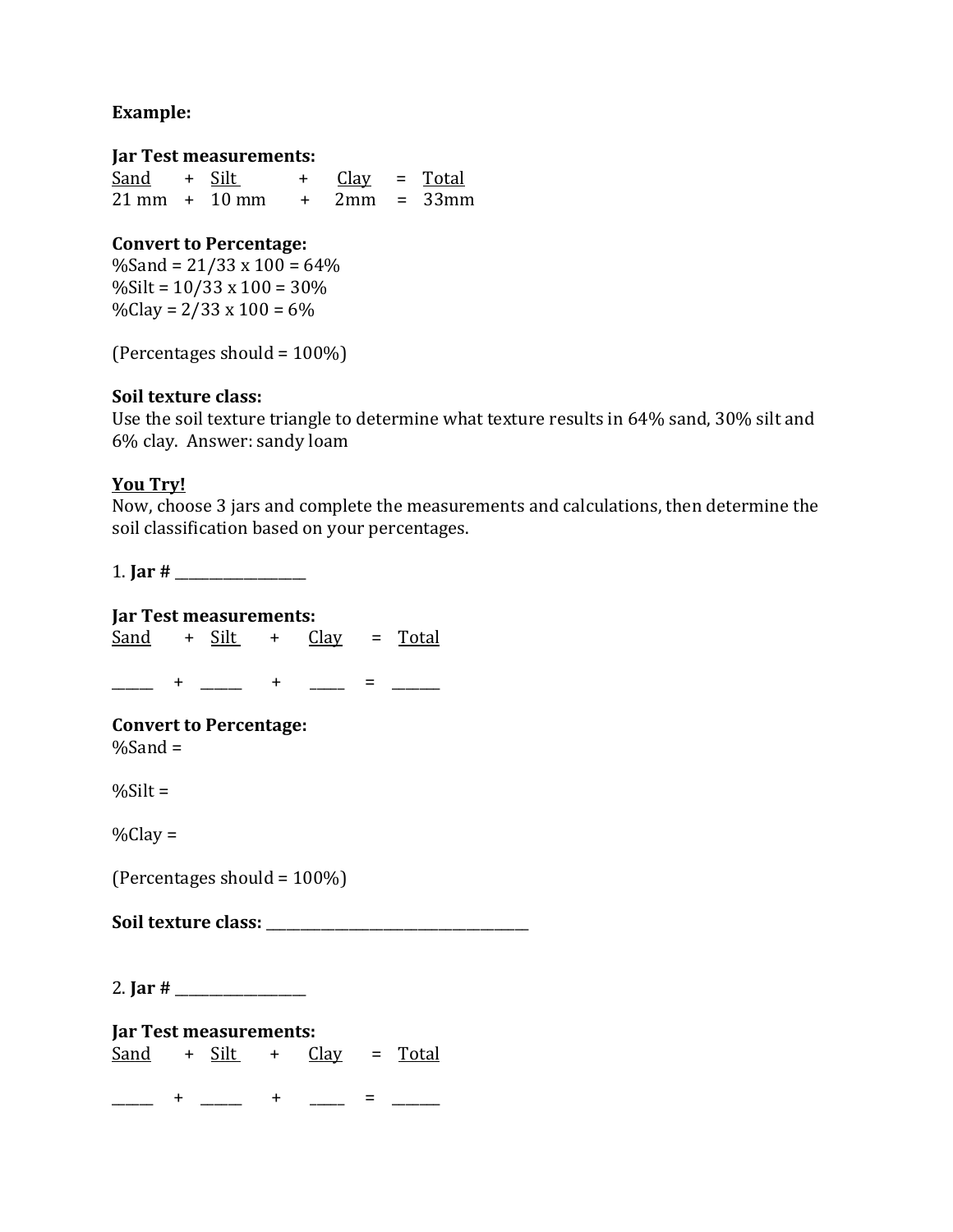| <b>Convert to Percentage:</b> |  |
|-------------------------------|--|
| $%$ Sand =                    |  |

 $%Silt =$ 

 $%$ Clay =

(Percentages should =  $100\%$ )

Soil texture class:

3. **Jar #** \_\_\_\_\_\_\_\_\_\_\_\_\_\_\_\_\_\_\_

**Jar Test measurements:**   $Sand + Silt + Clay = Total$ 

\_\_\_\_\_ + \_\_\_\_ + \_\_\_\_ = \_\_\_\_

**Convert to Percentage:**  $%$ Sand =

 $%$ Silt =

 $\%$ Clay =

(Percentages should  $= 100\%$ )

Soil texture class:

### *Importance of Soil Texture (particle size) to Nutrient Holding Capacity:*

When conducting the Jar test, you'll notice that the clay take a long time to settle out. Why? The clay takes a long time to settle out because the tiny clay particles hold negative charges (anions). When the tiny clay particles come close to each other they are repulsed, prohibiting them from joining together and forming heavier aggregates that settle to the bottom. It takes 24-48 hours for the clay particles to finally settle.

Clay particles are a chemically active portion of soil. Their negative charges, called **anions**, attract with positively charged **cations**. Many nutrients are cations. This property allows tiny clay particles (and tiny organic matter particles) to attract and hold onto nutrients in the soil that may otherwise be lost to leaching. This is why our sandy soils are poor in nutrients – because the large sand (and silt) particles do not hold a charge.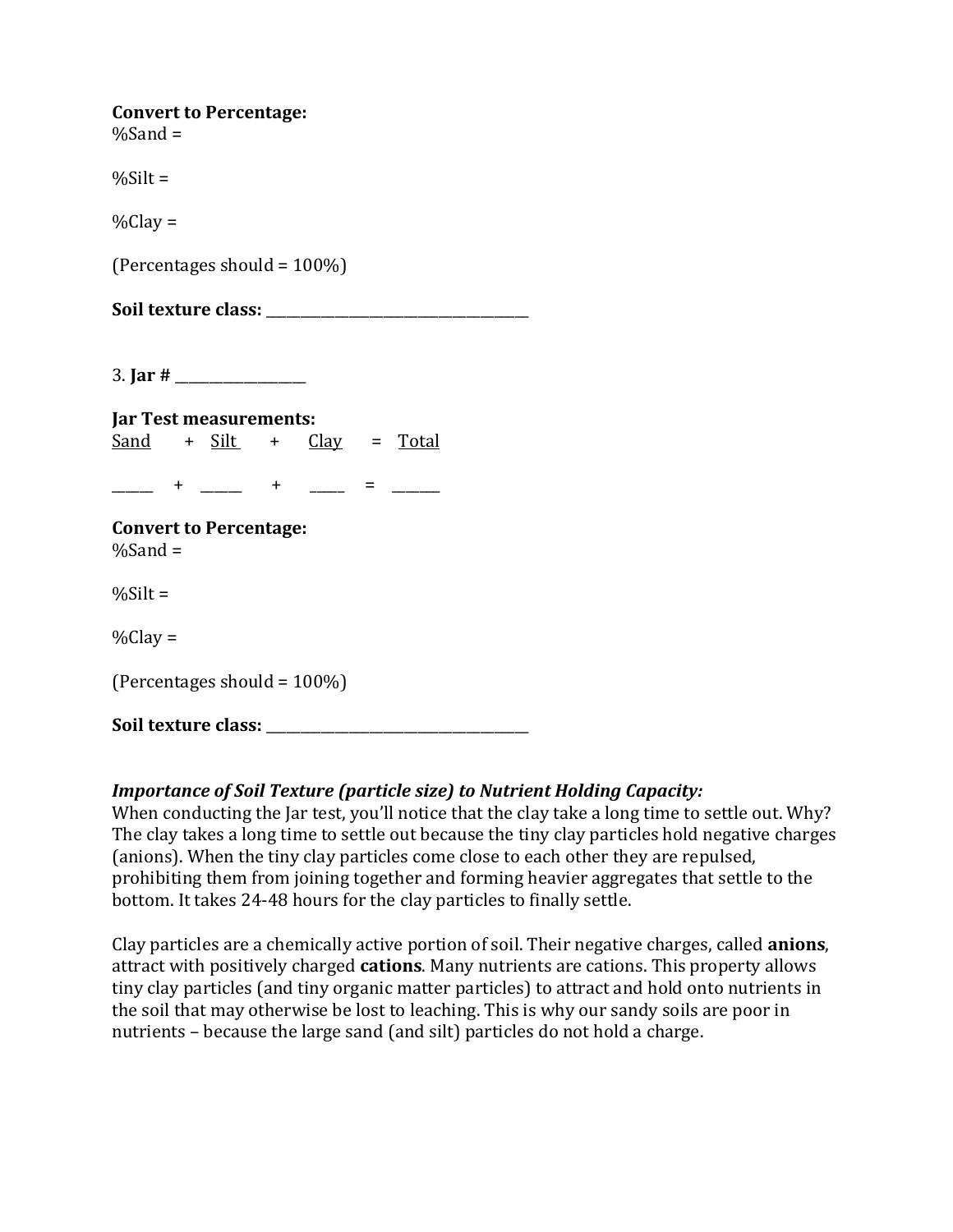# **Activity #3: Soil Sieve Analysis**

The Soil Sieve Analysis, also called Particle Size Analysis, is carried out with the utilization of a set of sieves with different mesh sizes. Each sieve mesh has square-shaped openings of a certain size. The sieve separates larger from smaller particles, distributing the soil sample. The grains with diameters larger than the size of the openings are retained by the sieve, while smaller diameter grains pass through the sieve.

This set of sieves provided will determine how much of your soil sample is **gravel** (gravel is not considered to be "soil"), how much is **coarse sand**, how much is **medium sand** and how much is **fine sand**, and the rest (very fine sand, silt and clay) will be captured together in the bottom pan.

| Soil type |        | <b>Particle Size</b><br>(mm) |  |
|-----------|--------|------------------------------|--|
| Clay      |        | < 0.002                      |  |
| Silt      |        | 0.002-0.075                  |  |
| Sand      | Fine   | $0.075 - 0.42$               |  |
|           | Medium | $0.42 - 2.0$                 |  |
|           | Coarse | $2.0 - 4.75$                 |  |
| Gravel    |        | 4.75-75                      |  |



The test is conducted by placing a series of sieves with progressively smaller mesh sizes on top of each other and passing the soil sample through the stacked sieve "tower". Therefore, the soil particles are distributed as they are retained by the different sieves. A pan is also used to collect the smallest particles (very fine sand, silt and clay) that pass through the last sieve. Complete the Soil Sieve Analysis, then record your results in Chart B.

# *Helpful Resources:*

- Particle Size Analysis (Sieves and Hydrometer) Missouri University (video)<https://www.youtube.com/watch?v=QqxfwpUtEoQ>
- Sieve Analysis [https://www.youtube.com/watch?v=j5\\_6lXOwmv0](https://www.youtube.com/watch?v=j5_6lXOwmv0)

# **Procedure:**

1. Record the weight of each of the sieves, as well as the bottom "pan".

2. Stack the sieves in order with larger mesh on top (#6 on top, then #20, then #40, then #100 on bottom, then pan below #100).

- 3. Weigh a 100 gram dry soil sample.
- 4. Pour the soil sample into the top sieve and cover the stack with the cap.
- 5. Shake for 10 minutes.

6. Measure the weight of all sieves (with soil), as well as the bottom pan (with soil). Record your measurements in **Chart B** below.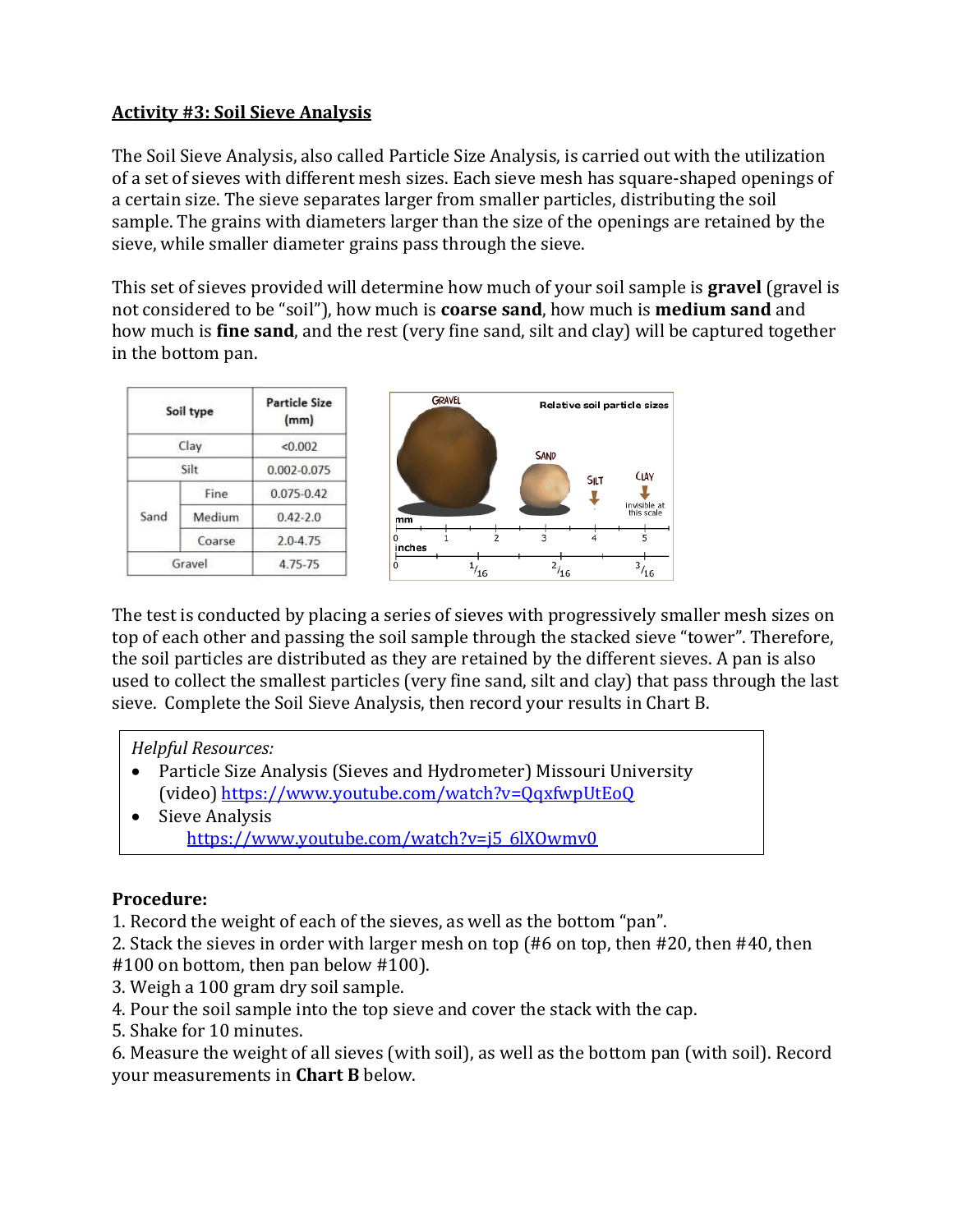**Chart A:** *This chart is simply showing you how and where to write your calculations. You do not fill-in any information in this chart.*

|                   | <b>Opening</b>          | Weight of<br>Empty<br>Sieve or<br>Pan (g) | <b>Weight of Sieve</b><br>or Pan + Soil<br>Retained (g) | Soil<br>Retained (g)                                      | <b>Percent Retained</b>                           |
|-------------------|-------------------------|-------------------------------------------|---------------------------------------------------------|-----------------------------------------------------------|---------------------------------------------------|
| <b>Sieve</b><br># | <b>Diameter</b><br>(mm) | A                                         | B                                                       | W<br>$(W = A - B)$                                        | $\mathsf{P}$<br>$(P = W / Total Weight *$<br>100) |
| #6                | 3.40 mm                 | weight of<br>empty sieve                  | weight of sieve<br>and soil                             | W1                                                        | $P1 = W1/W^*100$                                  |
| #20               | $0.86$ mm               | weight of<br>empty sieve                  | weight of sieve<br>and soil                             | W <sub>2</sub>                                            | P2=W2/W*100                                       |
| #40               | $0.38$ mm               | weight of<br>empty sieve                  | weight of sieve<br>and soil                             | W <sub>3</sub>                                            | P3=W3/W*100                                       |
| #100              | $0.15$ mm               | weight of<br>empty sieve                  | weight of sieve<br>and soil                             | W4                                                        | P4=W4/W*100                                       |
| Pan               |                         | weight of<br>empty pan                    | weight of sieve<br>and soil                             | Wpan                                                      | Ppan=Wpan/W $*100$                                |
|                   |                         |                                           | Total Weight =                                          | $W1+W2+W3$<br>$+W4+Wp$<br>*should $=$<br>100 <sub>g</sub> |                                                   |

**Chart B:** *This is the chart where you record your answers based on your calculations.*

|              |                 | <b>Weight of</b><br><b>Empty</b><br>Sieve or | <b>Weight of Sieve</b><br>or Pan + Soil<br>Retained (g) | Soil<br>Retained (g) | <b>Percent Retained</b>   |
|--------------|-----------------|----------------------------------------------|---------------------------------------------------------|----------------------|---------------------------|
|              | <b>Opening</b>  | Pan (g)                                      |                                                         |                      |                           |
| <b>Sieve</b> | <b>Diameter</b> | A                                            | B                                                       | W                    | $\mathbf{P}$              |
| #            | (mm)            | weight of                                    | weight of sieve                                         | $(W = A - B)$        | $(P = W / Total Weight *$ |
|              |                 | empty sieve                                  | and soil                                                |                      | 100)                      |
| #6           |                 |                                              |                                                         |                      |                           |
|              | 3.40 mm         |                                              |                                                         |                      |                           |
| #20          |                 |                                              |                                                         |                      |                           |
|              | 0.86 mm         |                                              |                                                         |                      |                           |
| #40          |                 |                                              |                                                         |                      |                           |
|              | $0.38$ mm       |                                              |                                                         |                      |                           |
| #100         |                 |                                              |                                                         |                      |                           |
|              | $0.15$ mm       |                                              |                                                         |                      |                           |
| Pan          |                 |                                              |                                                         |                      |                           |
|              |                 |                                              |                                                         |                      |                           |
|              |                 |                                              | Total Weight =                                          |                      |                           |
|              |                 |                                              |                                                         |                      |                           |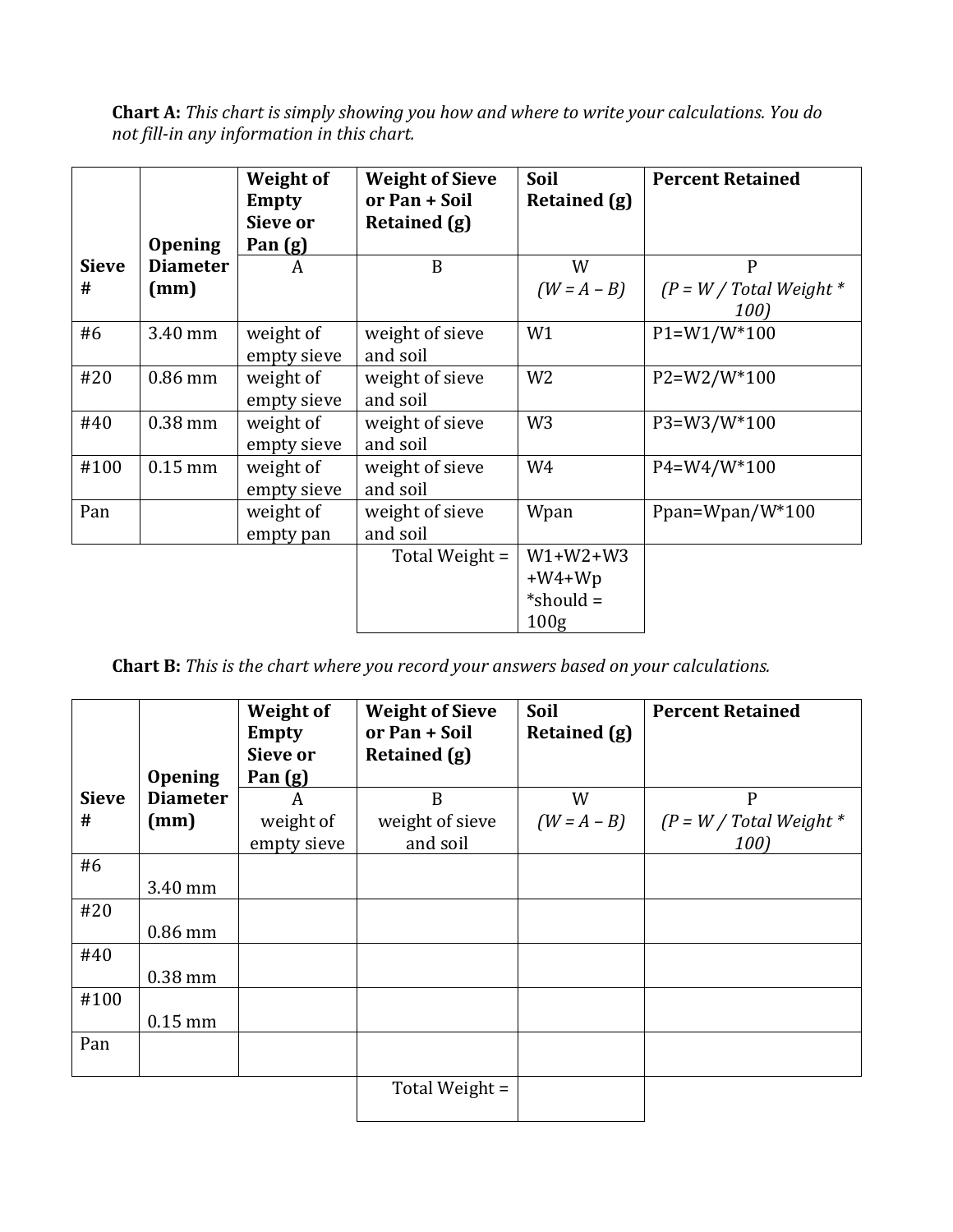# **Activity #4: NPK and pH**

# NPK:

Plants require nutrients to grow and thrive. Macronutrients include Nitrogen, Phosphorus, Potassium, Calcium, Magnesium and Sulfur. Micronutrients include Boron, Chlorine, Copper, Iron, Manganese, Molybdenum and Zinc. Plants take in micronutrients in smaller amounts then the macronutrients. Conduct a soil test to determine the amount of nutrients in your soil.

Nitrogen makes up 78% of the Earth's atmosphere, followed by oxygen which constitutes 21%. In the atmosphere, nitrogen exists as a gas,  $(N_2)$ . In the soil, nitrogen is in constant flux, and it is difficult to discern how much is in the soil at any given time. As  $(N_2)$ , nitrogen can easily leach out of the soil and is lost to plants. In order for plants to use  $(N_2)$ , it needs to be converted, or "fixed". Nitrogen fixation is carried out by microbes in the soil, specifically, bacteria. The bacteria combine the nitrogen molecules with oxygen or hydrogen into compounds that plants can absorb, such as ammonium (NH4+), or nitrate (NO3-). Some microbes have developed a symbiotic relationship with plants, including legumes (beans and peas). The bacteria take up residence in the root hairs of these plants and fix the nitrogen in the surrounding soil, which is then directly taken in by these plants. Plants provide the bacteria with exudates in the form of sugars.

Phosphorus (P) occurs naturally in minerals, living organisms and in water. Plants use phosphorus in the form of orthophosphates  $(H_2PO_4)$ . It is a vital component in plant processes that involve energy transfer. Phosphorus helps to harvest the energy from the sun and convert it into growth and reproduction.

Potassium (K+) is associated with the movement of water, nutrients and carbohydrates in plant tissue. Plants sufficient in potassium maintain turgor which reduces water loss and wilting, and increases root growth which leads to more drought resistant plants.

| <b>Nutrient</b> | <b>For Plants</b>                                         | For Us                                               |
|-----------------|-----------------------------------------------------------|------------------------------------------------------|
| Nitrogen (N)    | Leaf, stem, and root growth,<br>green color (chlorophyll) | Proteins and amino acids needed<br>for all our cells |
| Potassium (K)   | Water uptake, improves<br>resistance to pests and disease | Healthy muscles and blood<br>circulation             |
| Calcium (Ca)    | Leaf and root growth, cell<br>division, nutrient uptake   | Strong teeth and bones                               |
| Magnesium (Mg)  | Photosynthesis, activates<br>enzymes                      | Heart and blood vessels                              |
| Phosphorus (P)  | Flowers, fruits, and seeds.                               | Helps brain and nerves work                          |
| Sulfur (S)      | Amino acids and<br>photosynthesis                         | Amino acids and proteins for<br>growth               |